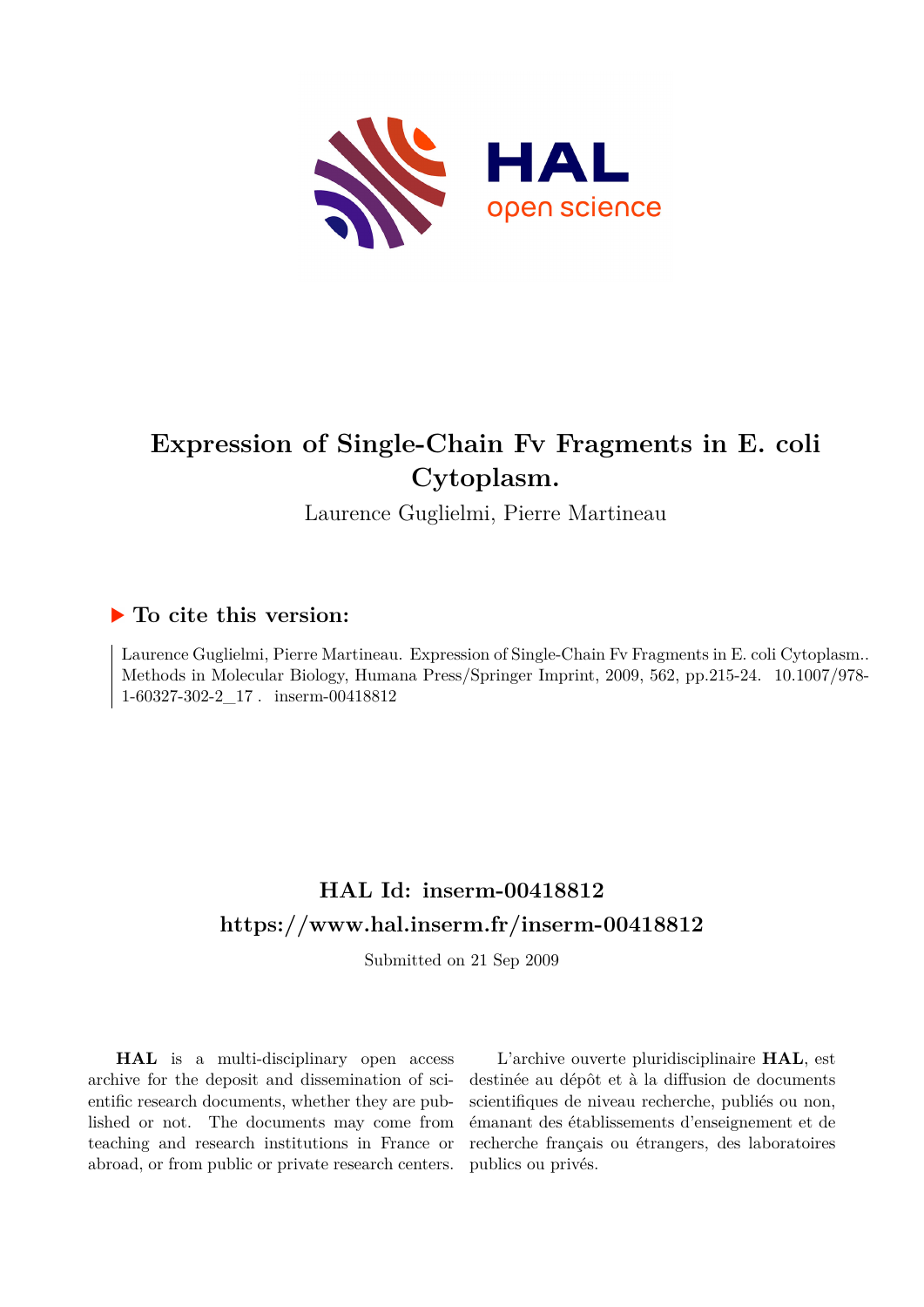#### **Expression of single-chain Fv fragments in** *E. coli* **cytoplasm**

Laurence Guglielmi & Pierre Martineaum

IRCM, Institut de Recherche en Cancérologie de Montpellier, Montpellier, F-34298, France ; INSERM, U896, Montpellier, F-34298, France ; Université Montpellier1, Montpellier, F-34298, France ; CRLC Val d'Aurelle Paul Lamarque, Montpellier, F-34298, France. pierre.martineau@valdorel.fnclcc.fr  $laurence.guglielmi@valdorel.fnclcc.fr$ 

Web: http://www.ircm.fr/

#### **i. Summary/Abstract**

The most frequently used approach to produce scFv and Fab in *E. coli* is to express them in the periplasm of the bacteria. We present here an alternative procedure that uses cytoplasmic expression of soluble active scFv. This can be accomplished either by using a specially engineered *E. coli* strains or hyperstable scFvs.

#### **ii. Key Words**

Antibody fragment, scFv, Fab, cytoplasmic expression, purification, disulfide bond, *Escherichia coli* 

#### **1. Introduction**

*Escherichia coli* is the host of choice for laboratory production of antibody fragments. Despite recent advances in the production of whole antibody molecules in *E. coli (1)*, the most frequently used format is the scFv or the Fab. These fragments retain the whole antibody binding site and usually bind to the antigen with an affinity comparable to that of the parental antibody molecule.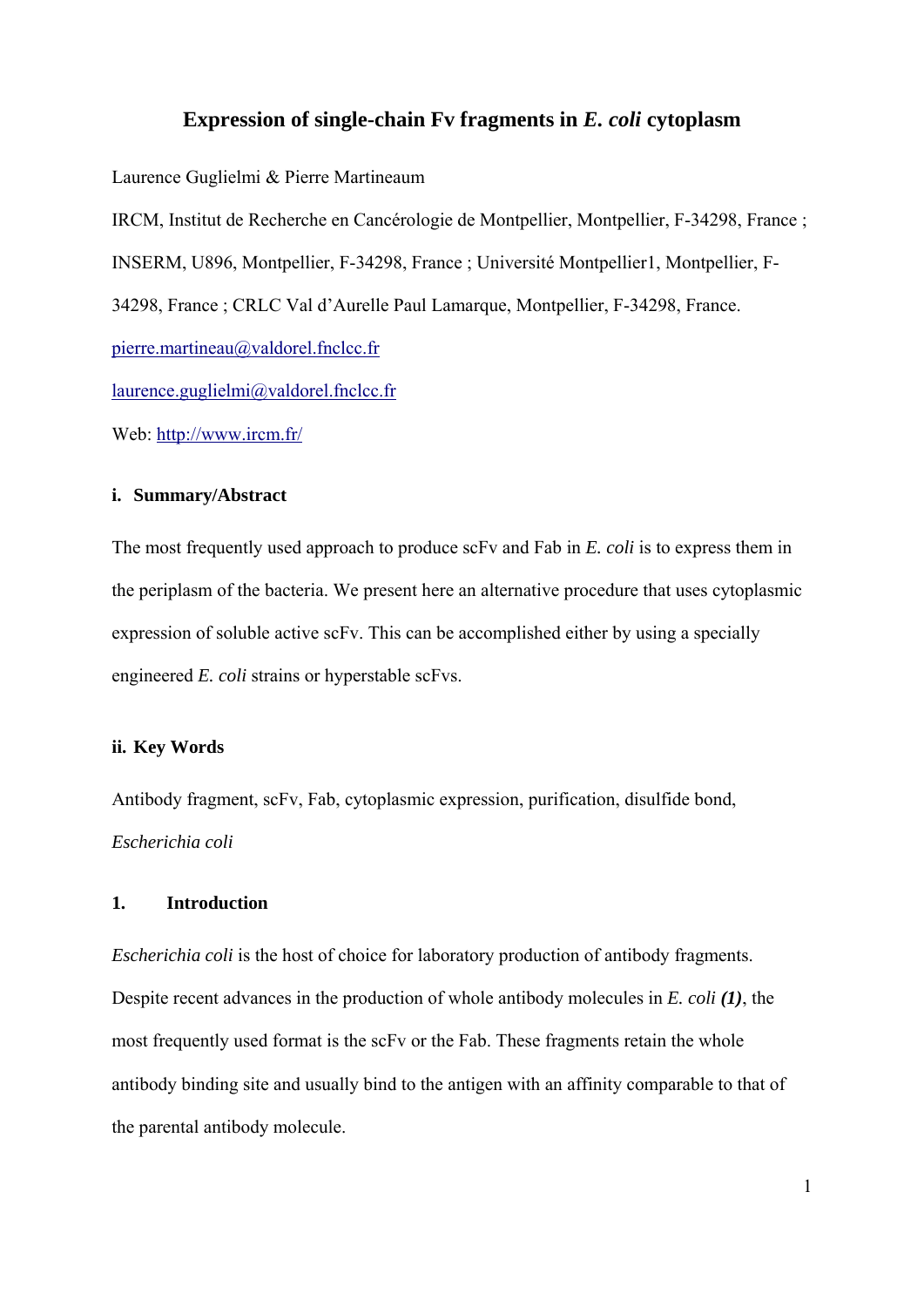When expressed in B cells, antibodies are secreted molecules containing glycosylations and disulfide bonds. Glycosylations are required for the effector functions and are mainly located in the Fc fragment. Since this part of the antibody is not present in both scFv and Fab molecules, the absence of glycosylation modifications in *E. coli* is not an obstacle to their production in this host. There are two kinds of disulfide bonds in antibody molecules, interand intra-domain. Inter-domain disulfide bonds link together the heavy and light chains and are present in Fab but not in scFv, and intra-domain disulfide bonds are a hallmark of the so called "immunoglobulin fold" and are present in two copies in scFv and four copies in Fab. The intra-domain disulfide bond is crucial for the stability of the antibody molecule. Indeed, reduction of the two disulfide bonds of a scFv results in a decrease of about 5 kcal/mol which is close to the intrinsic stability of many antibody domains *(2)*. This explains why the first successful expression of active antibody fragments in *E. coli* has been obtained in the periplasm of the bacteria where disulfide formation is promoted by the *dsb* machinery *(3)*. This is still the most frequently used approach to produce scFv and Fab in *E. coli (4)*.

An alternative approach to produce antibody fragments in *E. coli* is to express them in the cytoplasm. It has been known for years that much higher expression levels can be obtained in this compartment, albeit usually as aggregated and/or inactive molecules. The main explanation is presumably the absence of disulfide bond formation in the reducing environment of the cytoplasm, resulting in unstable antibody fragments, either aggregated or quickly degraded by the cell. There are however other factors that may influence the production of antibody fragments in the cytoplasm like the kinetic competition between folding, aggregation and degradation *(5,6)*.

In the recent years, two approaches have been developed to improve the production of active antibody fragments in *E. coli* cytoplasm: the use of *E. coli* mutant strains that promote disulfide bond formation in the cytoplasm, and the selection and engineering of hyperstable

2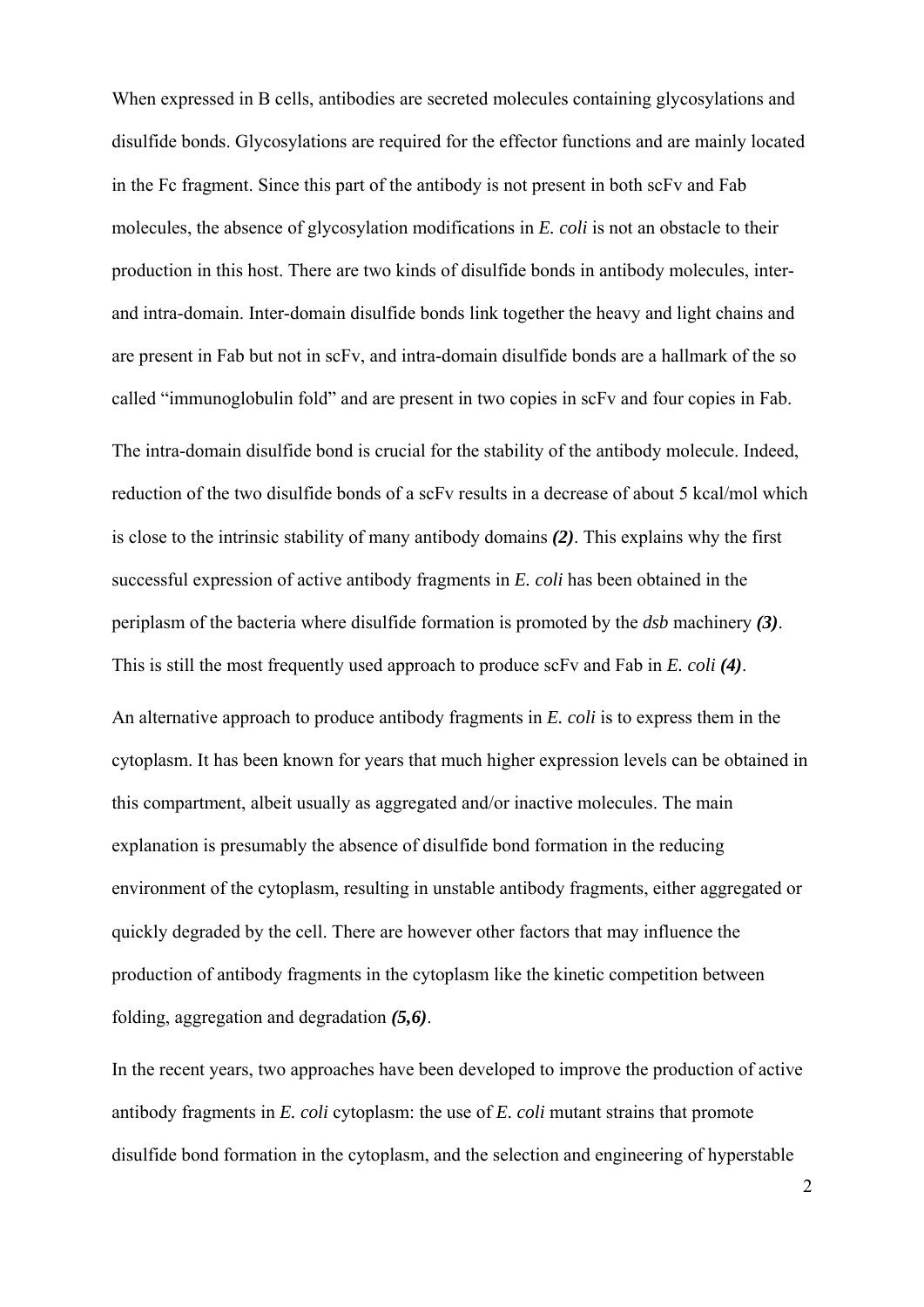antibody fragments. Of course both approaches can be combined by expressing hyperstable antibody fragments in such mutant *E. coli* strains.

In *E. coli*, the reducing environment of the cytoplasmic compartment is maintained by the thioredoxin and the glutathione pathways. Using elegant genetic selections, Jon Beckwith and collaborators *(3)* selected a triple mutant strain containing knockouts in the two pathways (*trx*B and *gor*) but with a compensatory point mutation in the *ahp*C gene that allowed an almost normal growth of the bacteria. This *E. coli* strain allows the expression of scFv and Fab fragments at levels comparable to that obtained in the periplasm.

We will describe a step-by-step procedure to test the expression of your antibody fragment in *E. coli* cytoplasm, then to purify it. We usually use scFv but the approach could also be used for Fab fragments. It is worth noting that this approach will be particularly successful if the intrinsic stability of your scFv is in the upper range of the values obtained for scFv molecules. This should be the case if your scFv has been selected from optimized libraries *(7- 10)* or if the VH is from human families 1,3 or 5 *(11)*.

#### **2. Materials**

- 1. scFv cloned in a pET derived vector (*see* **Note 1**).
- 2. BL21(DE3), BL21(DE3)pLys, Origami (DE3), Origami (DE3)pLysS (*see* **Note 2**).
- 3. LBG plates: 10 g tryptone (peptone), 5 g yeast extract, 10 g NaCl, make up to 1 liter with water, adjust pH to 7.0 with 5 N NaOH, add 15 g of agar and autoclave. Allow the solution to cool to 60 °C or less, add 50 ml of 40% glucose solution (autoclaved), suitable antibiotics (100 μg/ml ampicillin and eventually 25 μg/ml of chloramphenicol), then pour the plates.
- 4. Ampicillin: Dissolve 1 g of ampicillin (sodium salt) in 10 ml of ultrapure water.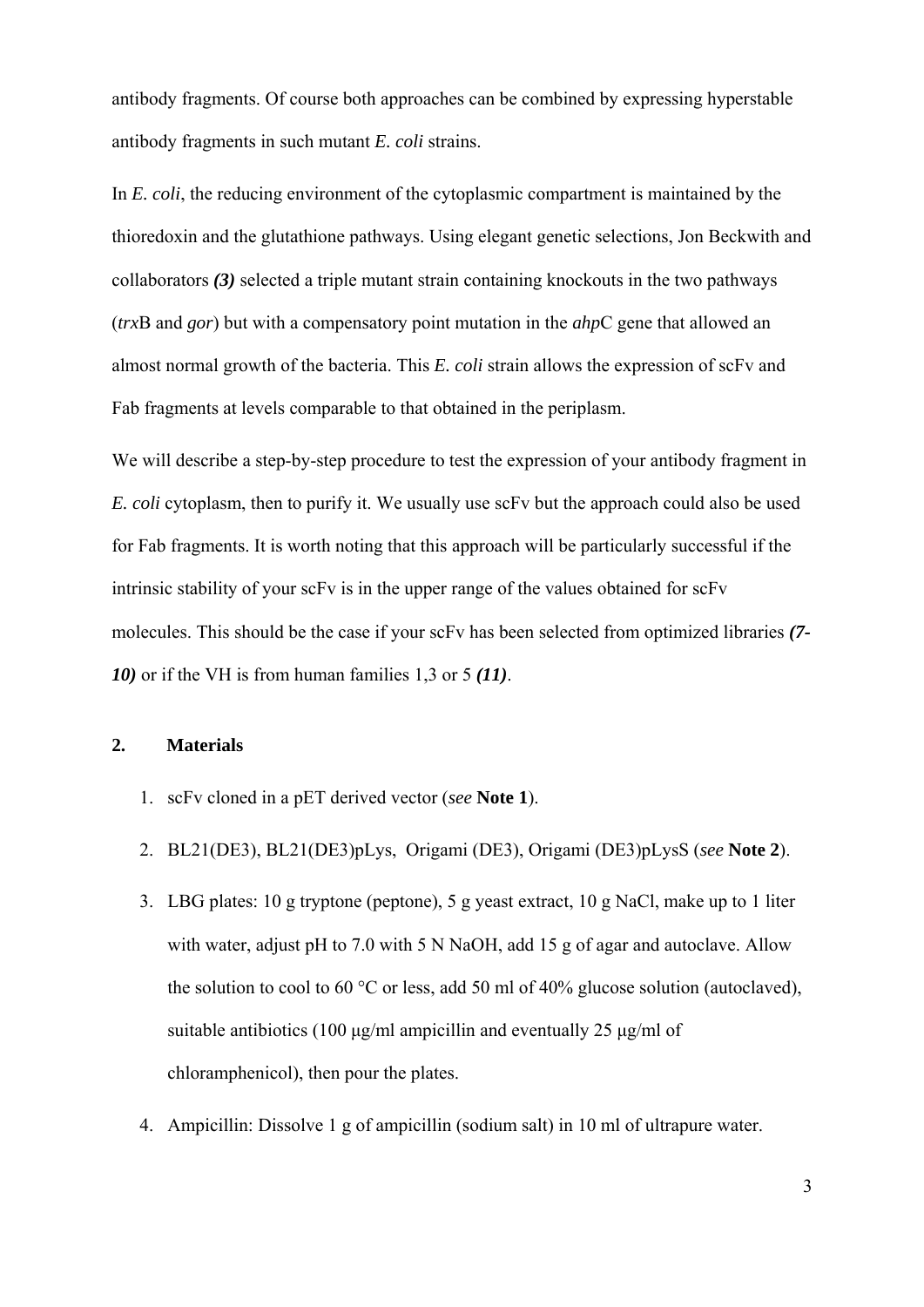Filter-sterilize (0.22 μm) and store in 1 ml aliquots at -20 °C (*see* **Note 3**).

- 5. Chloramphenicol: 25 mg/ml in 95% ethanol. Store at -20 °C.
- 6. 17 mm x 100 mm 14 ml sterile culture tubes (e.g. VWR #211-0085).
- 7. ZY: 10 g N-Z-amine AS (or any tryptic digest of casein, e.g. tryptone/peptone), 5 g yeast extract, 925 ml water. Autoclave.
- <sup>8.</sup> 20xNPS: H<sub>2</sub>O 900 ml, (NH<sub>4</sub>)<sub>2</sub>SO<sub>4</sub> 66 g, KH<sub>2</sub>PO<sub>4</sub> 136 g, Na<sub>2</sub>HPO<sub>4</sub> 142 g, Add in sequence in a beaker, stir until all dissolved. The pH of a 20-fold dilution in water should be about 6.75. Autoclave. 1xNPS: 100 mM  $PO_4^3$ , 25 mM  $SO_4^2$ , 50 mM NH<sub>4</sub><sup>+</sup>, 100 mM  $Na^+$ , 50 mM  $K^+$
- 9. 50x5052. To make 1 liter: 250 g glycerol (weigh in beaker), 730 ml water, 25 g glucose, 100 g α-lactose. Add in sequence in beaker, stir until all dissolved. Autoclave. 1x5052: 0.5 % glycerol, 0.05% glucose, 0.2% α-lactose (*see* **Note 4**).
- 10. 1 M MgSO4: 24.65 g MgSO4.7H2O in 100 ml of water. Autoclave.
- 11. ZYP-5052: ZY 0.93 liter, 1 M MgSO4 1 ml, 50x5052 20 ml, 20xNPS 50 ml. Prepare the day of use using the stock solutions (*see* **Note 5**).
- 12. TE: Tris 50 mM, EDTA 1 mM pH 8. Store at 4 °C.
- 13. 10 mg/ml Lysozyme solution in TE (*see* **Note 6**).
- 14. Benzonase (*see* **Note 7**).
- 15. 5 M NaCl.
- 16. 10% Nonidet P-40 (w/v). Store at RT.
- 17. 1 M Imidazol in water (*see* **Note 8**).
- 18. Nickel Affinity Gel (*see* **Note 9**).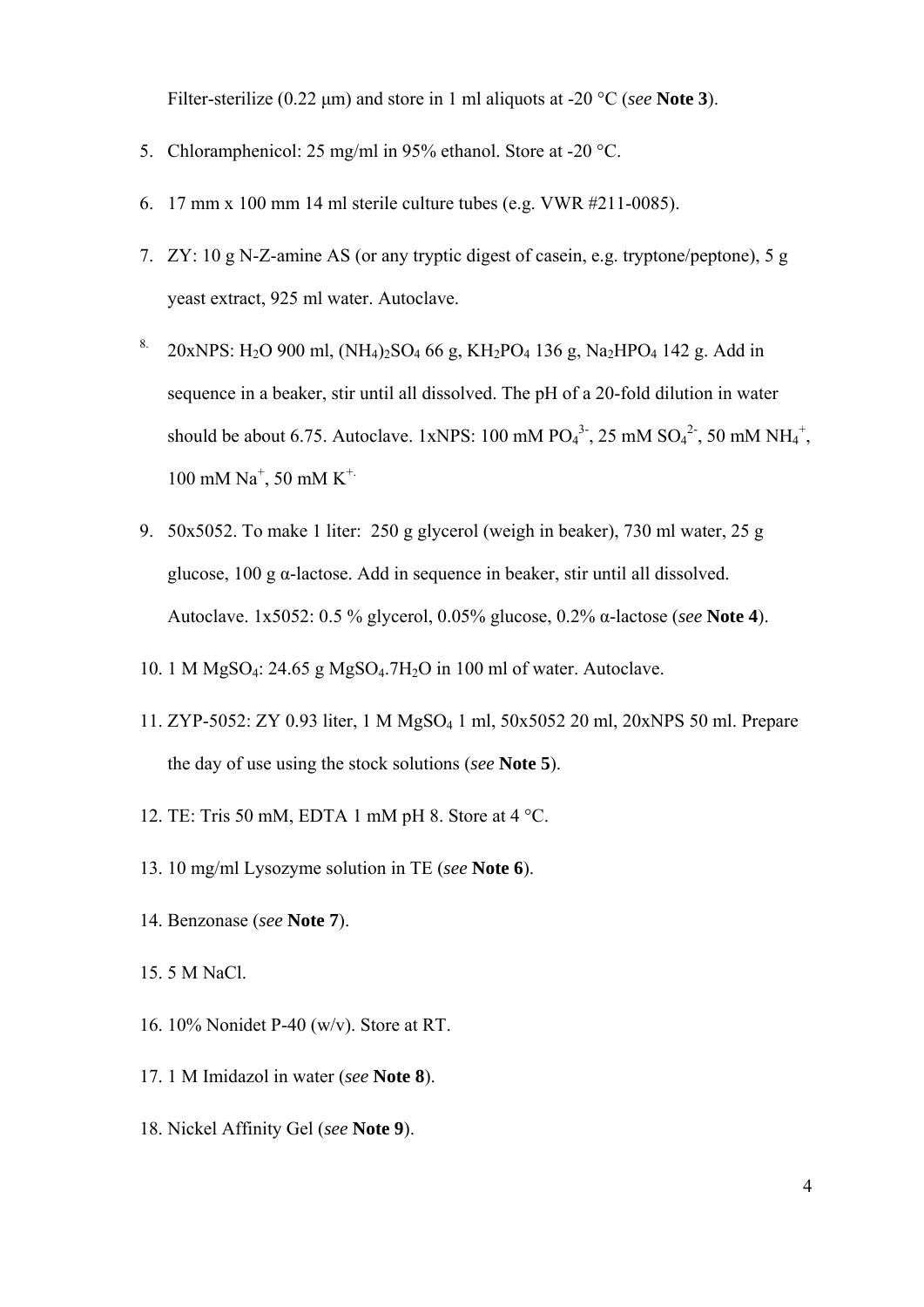- 19. 5xPBN: 29.82 g Na<sub>2</sub>HPO<sub>4</sub>, 5.52 g NaH<sub>2</sub>PO<sub>4</sub>.H<sub>2</sub>O, 147 g NaCl, make up to 1 liter with  $H<sub>2</sub>O$ , autoclave. Store at RT. 1xPBN: 50 mM  $PO<sub>4</sub><sup>3</sup>$ , 0.5 M NaCl, pH 7.5.
- 20. WB. For 20 ml: 4 ml 5xPBN, 0.4 ml 1 M Imidazol, 15.6 ml H2O.
- 21. EB. For 15 ml: 3 ml 5xPBN, 4.5 ml 1 M Imidazol, 7.5 ml H2O.
- 22. PBSx10: 6.1 g Na<sub>2</sub>HPO<sub>4</sub>, 2 g KH<sub>2</sub>PO<sub>4</sub>, NaCl 80 g, 2 g KCl, make up to 1 liter with H<sub>2</sub>O, autoclave.
- 23. 8 M Guanidine Hydrochloride solution (*see* **Note 10**).
- 24. DB. For 1 ml: 100 μl PBSx10, 500 μl 8 M GndHCl, 400 μl H2O.
- 25. 100 mM DTT: 15.4 mg/ml in H2O, make fresh the day of use.
- 26. One desalting Spin Column for 100 μl volume sample. We use Pierce Zeba Spin 0.5 ml Desalting Columns #89882.
- 27. DTNBx2. 0.8 mg/ml of 5,5'-Dithio-bis(2-nitrobenzoic acid) in DB (*see* **Note 11**).

#### **3. Methods**

#### *3.1. Small scale expression*

- 1. Clone your scFv in pET23d(+) vector (*see* **Note 1**). Transform BL21(DE3), BL21(DE3)pLysS, Origami(DE3), Origami(DE3)pLysS with the plasmid (*see* **Note 2 & 12**).
- 2. Late in the morning, pick 1 colony of each transformation in a 17 mm x 100 mm sterile culture tube containing 1 ml of ZYP-5052 and the suitable antibiotics (*see* **Note 12**).
- 3. Grow with vigorous agitation at 37 °C until the OD600nm reaches .4 (*see* **Note 13**).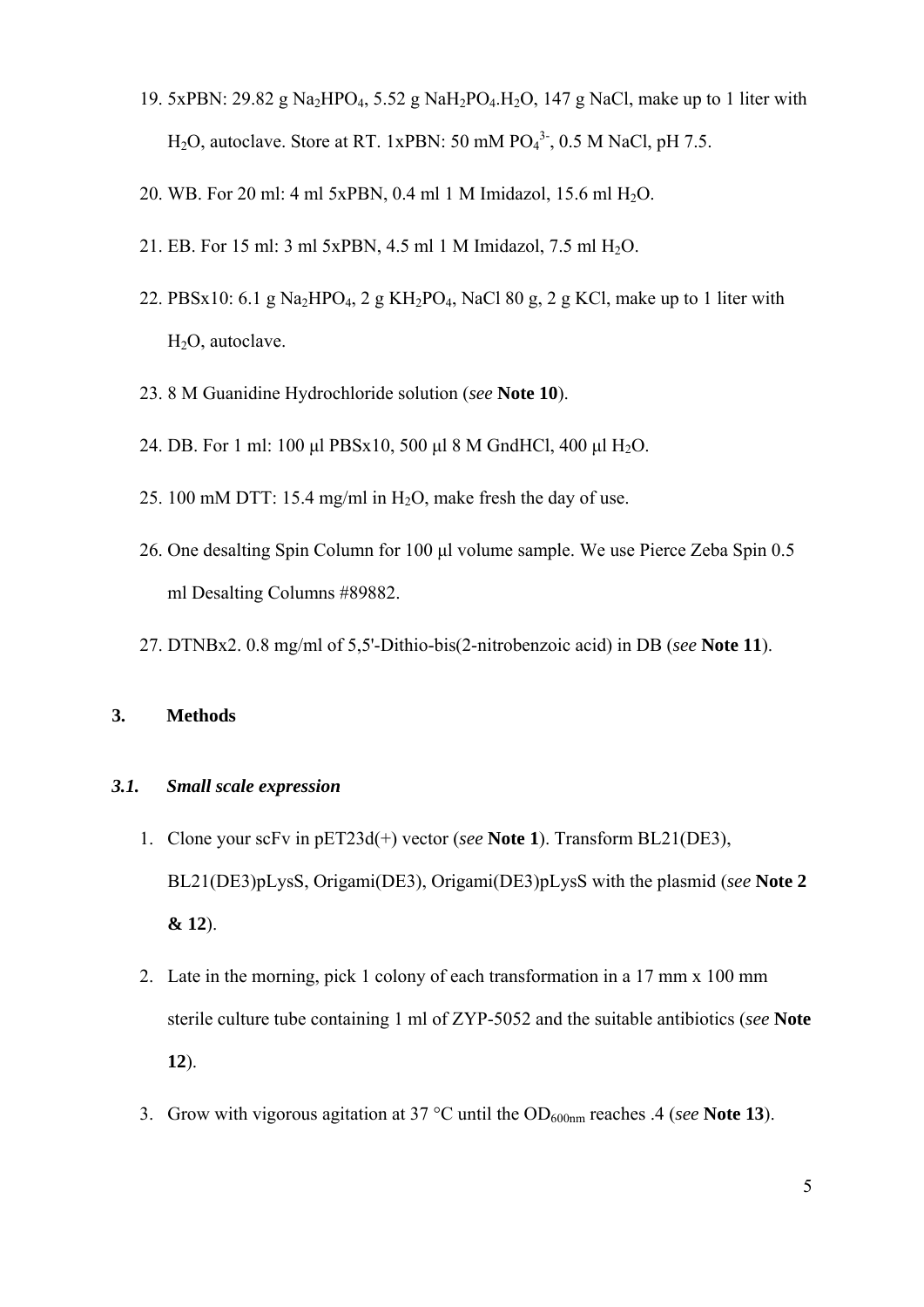- 4. Grow overnight at 24 °C with vigorous agitation (*see* **Note 14**).
- 5. Transfer in 1.5 ml microtubes and centrifuge for 5 min at 5,000 g at 4 °C. Remove the supernatant by aspiration and proceed with "Small scale cell lysis" (*see* **Note 15**).

#### *3.2. Small scale cell lysis*

All the steps must be done at  $4^{\circ}$ C, either on ice or in a cold-room.

- 1. Freeze/Thaw the pellet twice in a dry ice/ethanol bath (*see* **Note 16**).
- 2. Resuspend carefully the pellet in 100 μl of cold TE by pipetting up and down or/and by vortexing.
- 3. Add 10 μl of a 3 mg/ml solution of Lysozyme (*see* **Note 6 & 17**).
- 4. Incubate for 1 h on ice.
- 5. Add 7 μl of 5 M NaCl. Mix gently.
- 6. Add 7.5 μl of 10% Nonidet P-40. Mix gently.
- 7. Add 10U/ml Benzonase (i.e., 1 U) and incubate 10-15 min RT (*see* **Note 7 & 18**).
- 8. Centrifuge for 15 min at 13,000 g at 4 °C.
- 9. Transfer the supernatant in a clean tube (*see* **Note 19**).
- 10. Analyze the soluble fractions to determine the best expression system (*see* **Note 20**).

#### *3.3. Large-scale purification*

All the steps must be done at  $4^{\circ}$ C, either on ice or in a cold-room.

1. Early in the morning, pick 1 colony in a 17 mm x 100 mm sterile culture tube containing 2 ml of ZYP-5052 and the suitable antibiotics and grow at 37 °C with vigorous shaking until OD600nm reaches 0.5 (*see* **Note 12 & 13**).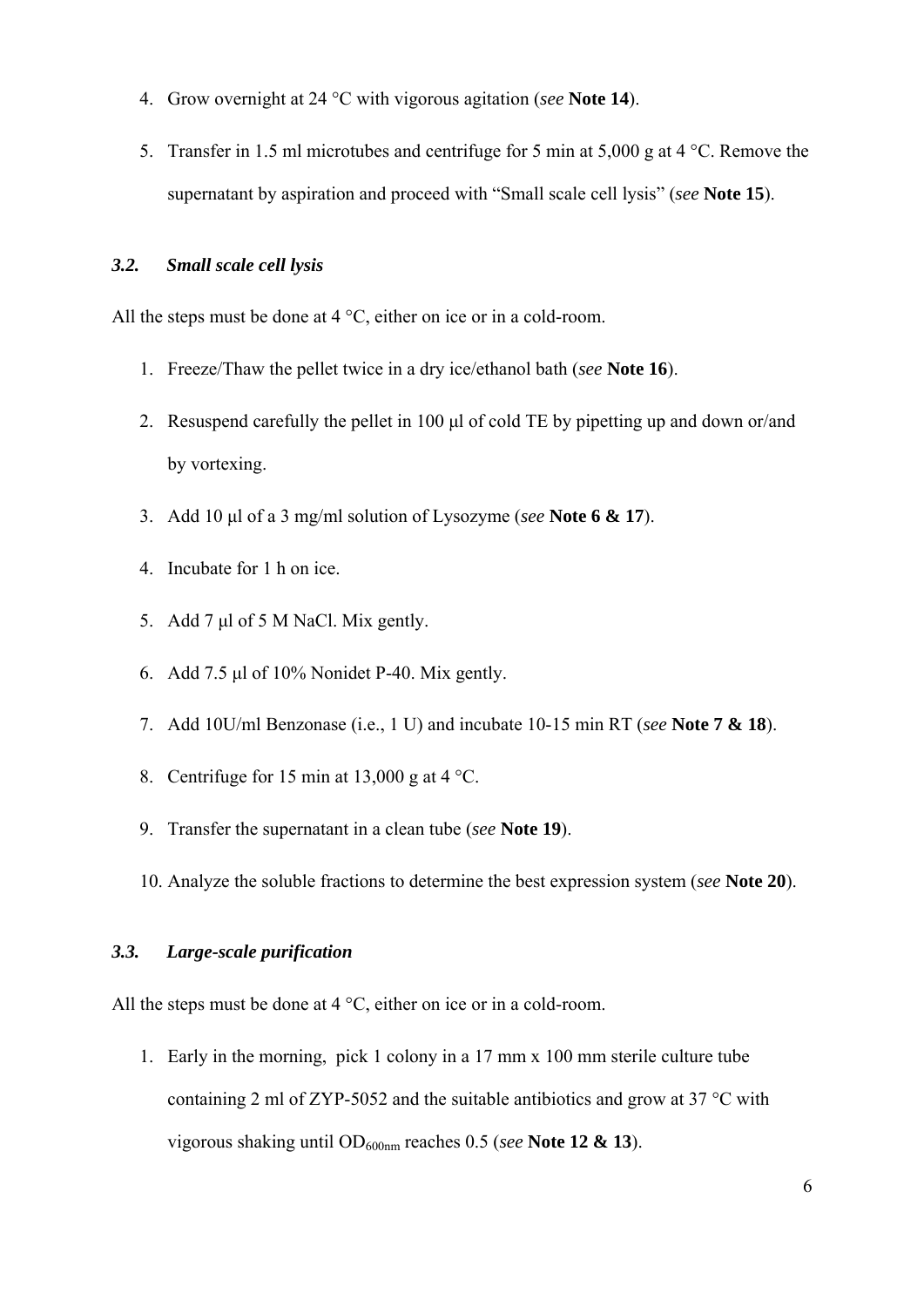- 2. Poor the tube in a 200 ml flask containing 40 ml of ZYP-5052 and the suitable antibiotics and grow at 37 °C with vigorous shaking until OD<sub>600nm</sub> reaches 0.5 (*see* **Note 12 & 13**).
- 3. Poor the flask in a 5 liter flask containing 1 liter of ZYP-5052 and the suitable antibiotics and grow over-night at 24 °C with vigorous shaking (*see* **Note 12--14 & 21**).
- 4. Cool down the culture on ice for 15 min, centrifuge at 3,000 g for 15 min at 4 °C then discard the supernatant (*see* **Note 15**).
- 5. Freeze in a dry ice/ethanol bath then thaw in a water bath at RT. For better results, repeat this Freezing/Thawing step (*see* **Note 16**).
- 6. Resuspend the pellet in 20 ml of cold TE.
- 7. Add 600 μl of a 10 mg/ml lysozyme solution in TE and incubate for 1 h on ice (*see* **Note 17**).
- 8. Add 1.4 ml of 5 M NaCl and mix gently by inverting the tube about 5 times (*see* **Note 22)**.
- 9. Add 1.5 ml of 10% Nonidet P-40 and mix gently by inverting the tube about 5 times.
- 10. Add 115 μl of 1 M MgSO4 and 50 U/ml of Benzonase (1000 U) and incubate 10-15 min RT (*see* **Note 18**).
- 11. Centrifuge for 30 min at 16,000 g at 4 °C.
- 12. Filter using a 0.45 μm filter mounted on a 20 ml syringe (*see* **Note 23**).
- 13. Add 460 μl of a 1 M imidazol solution.
- 14. Apply on a 2 ml equilibrated "Metal Chelate Affinity" column (*see* **Note 9**).
- 15. Wash with 10 ml of WB.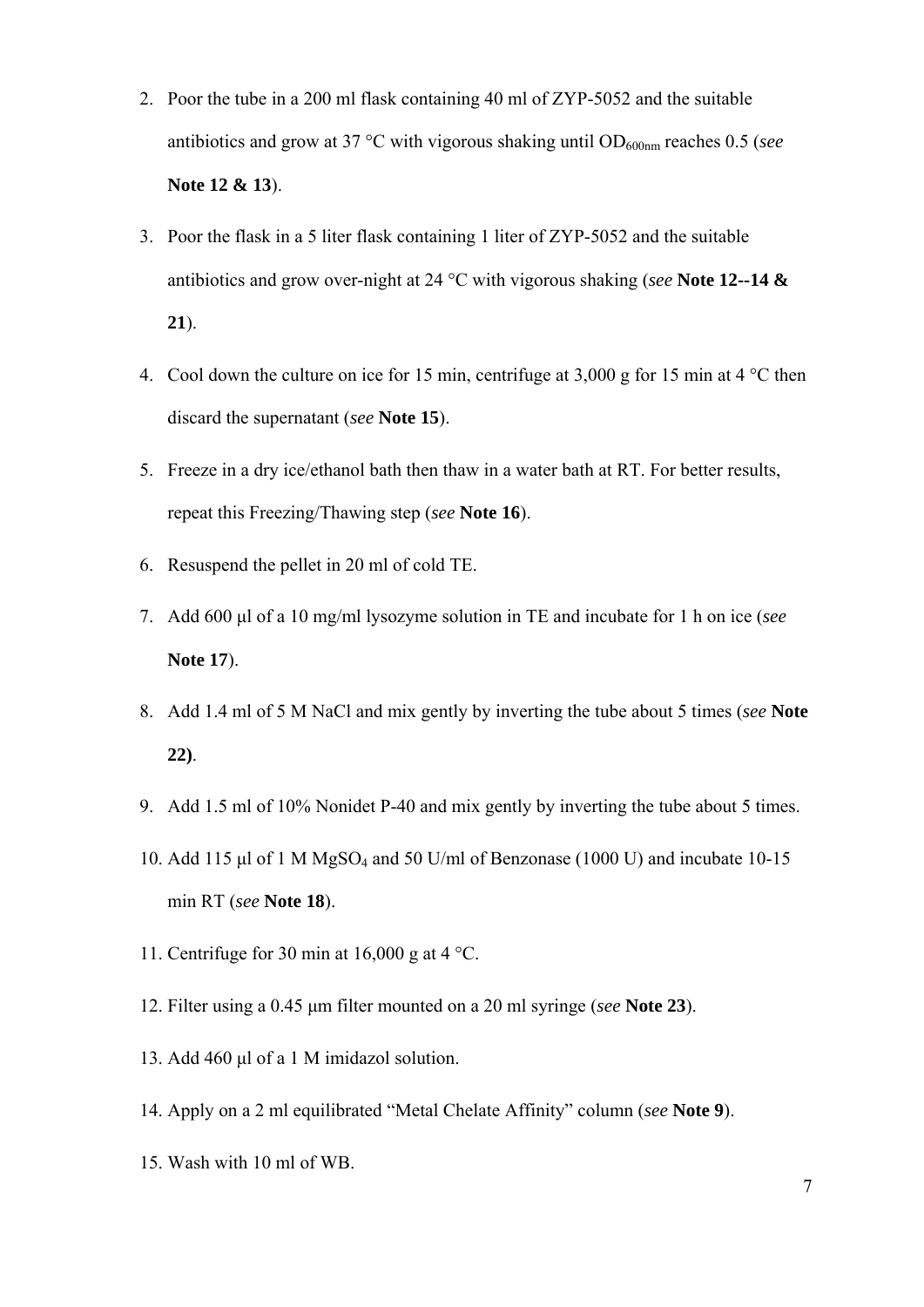- 16. Elute with 10 ml of EB and collect 1 ml fractions.
- 17. Measure the absorbance at 280nm of the fractions using EB as blank (*see* **Note 24**) and pool the best fractions.
- 18. Desalt against PBS either by dialysis or gel exclusion chromatography.
- 19. Measure the protein concentration and store in aliquots at -20 °C or -80 °C (*see* **Note 25 & 26**).

#### *3.4. Estimation of disulfide bonds (see Note 27)*

- 1. Dissolve  $\sim$  50 μg of purified scFv in 150 μl of DB: 50 μg scFv, 75 μl of 8 M GndHCl, 15 μl of PBSx10, H<sub>2</sub>O to 150 μl. This will be called  $S_{ox}$  below.
- 2. Transfer in a new tube 75 μl of this mix and add 0.75 μl of 100 mM DTT (*see* **Note 28**).
- 3. Incubate both tubes 1 h at RT (*see* **Note 29**).
- 4. Equilibrate a Spin column in DB and apply the 75 μl from step 2 on it (*see* **Note 30**). Recover the 75  $\mu$ l in a new tube. This will be called  $S_{\text{red}}$  below.
- 5. Add 60 μl of DTNBx2 to 60 μl of  $S_{ox}$  and  $S_{red}$  and incubate at RT for  $\sim$  5 min.
- 6. Measure the absorbance of both samples at 412 nm against DTNBx1 (75 μl DTNBx2 + 75 μl of DB) in a 100 μl cuvette (*see* **Note 31**).
- 7. Calculate the percentage of oxidized scFv in your purified protein preparation using the formula:  $100\%$  -  $100 * A_{412nm} [S_{ox}]/A_{412nm} [S_{red}]$ . Most preparation should give a value between 50 and 100 %.

#### **4. Notes**

1. scFv isolated from phage libraries can usually be cloned as *Nco*I-*Not*I fragment in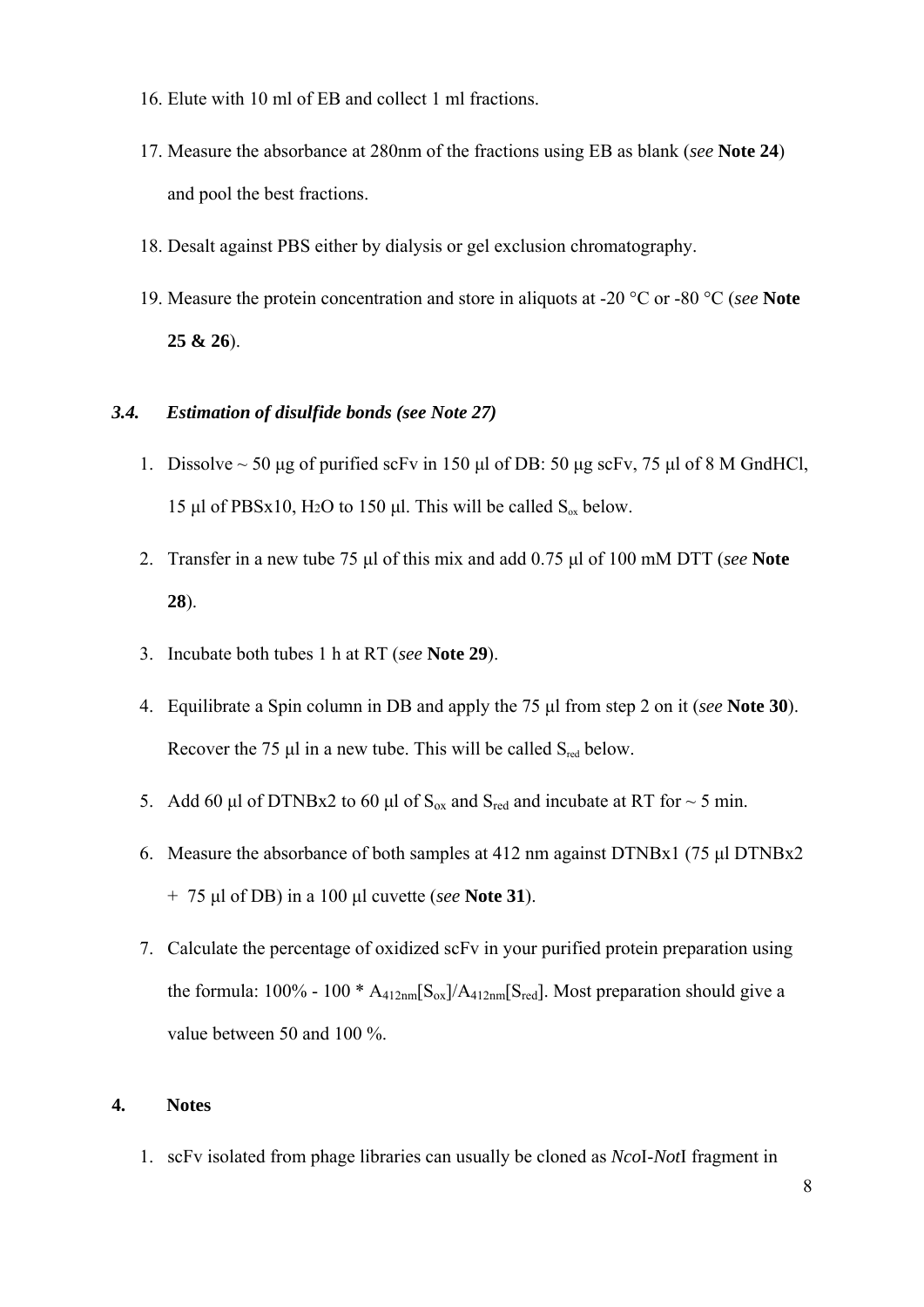vector pET23d(+) from Novagen. The resulting scFv will be tagged at its C-terminal extremity with a 6 Histidine tag that will be used for the purification in protocol 3.3. A modified vector that adds an extra c-myc tag for easy detection using the 9E10 antibody is available on request (pET23NN: *(6)***)**.

- 2. The four strains are available from Novagen. If you do not want to test the four strains, use BL21(DE3) and Origami(DE3) only. The protocol described here uses an auto-inducible medium developed by Dr. Studier  $(12)$  and requires a *lac*<sup>+</sup> strain. It is thus not possible to use Origami2 strains with this protocol since they are *lac*- .
- 3. Anhydrous ampicillin must be dissolved in 0.3 M NaOH.
- 4. Lactose is slow to dissolve. Heating the solution in a microwave oven may help.
- 5. Mix in the indicated order to avoid precipitation.
- 6. Make a fresh solution the day of use. We use chicken egg Lysozyme from Fluka (>100,000 u/mg, #62970). Alternatively, you can use Lysozymes from phages like rLysozyme from Novagen or Ready-Lyse form Epicentre Biotechnologies.
- 7. Benzonase is a nuclease that digests both DNA and RNA and is available from Merck and Sigma. You can substitute it with DNAseI by adding it at a 10 μg/ml final concentration in presence of 5 mM  $Mg^{2+}$ .
- 8. Many Imidazol batches contain impurities that absorb at 280 nm. Buy a grade tested for low UV absorbance, e.g. Merck #1.04716 or Sigma BioUltra #56748.
- 9. We use HIS-Select® Nickel Affinity Gel from Sigma (#P6611). The capacity is about 20 mg/ml of packed gel. We pack the desired volume in a Biorad Econo-Pac Chromatography Columns (#732-1010). Resin from other suppliers should give equivalent results. If the column color turns from blue to white after applying the sample, remove the EDTA by dialysis against PBS, re-generate the column (*see* **Note**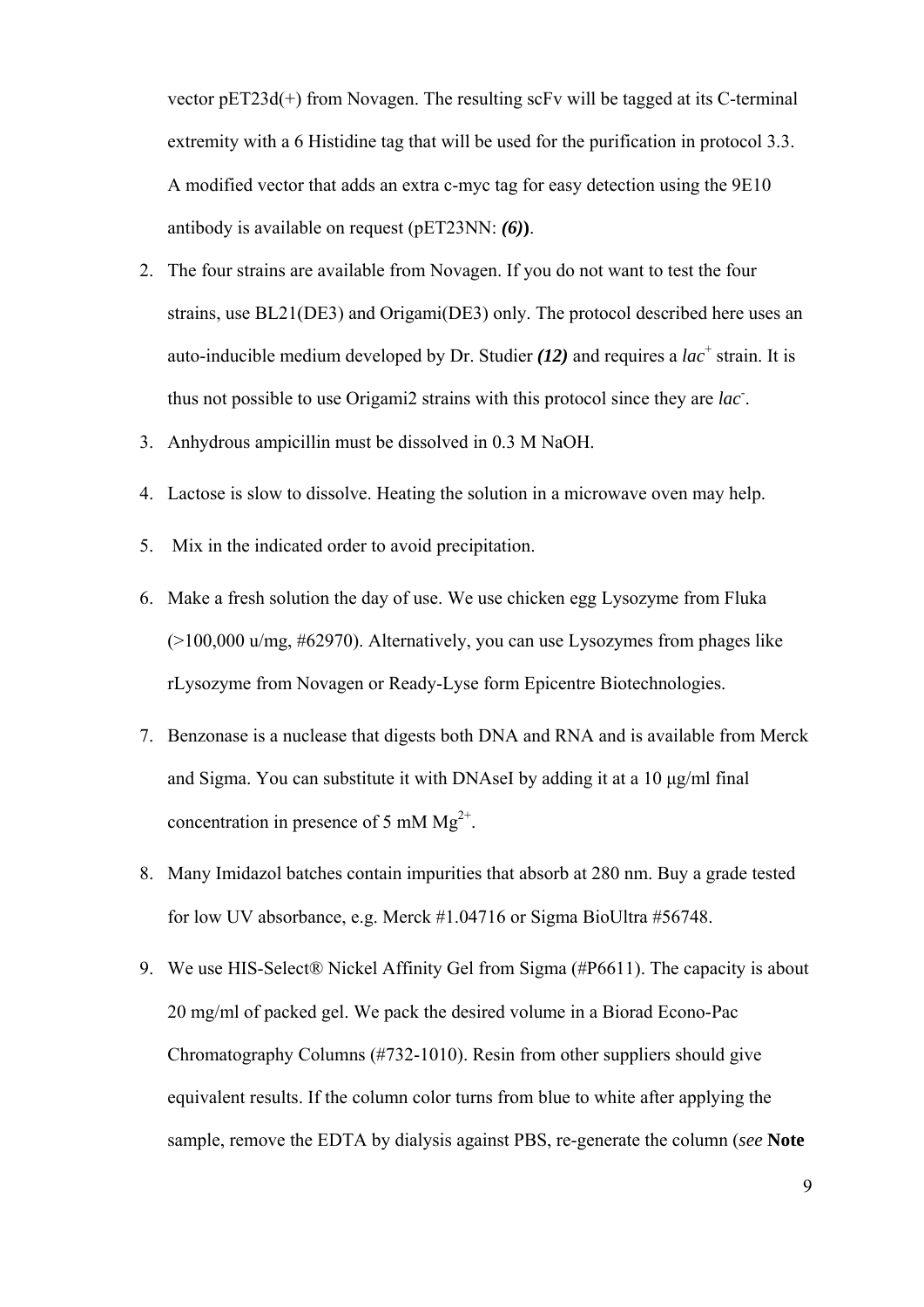**26**) then re-apply the dialyzed sample.

- 10. Because GndHCl is highly hygroscopic, it is not possible to prepare the solution by weighting. Either buy it directly in solution (e.g. Pierce #24115) or use a refractometer to measure the precise concentration *(13)*.
- 11. The solution should be of a light green-yellow color. You can store it at 4 °C and use it until the color turns deeper.
- 12. For BL21(DE3) and Origami(DE3) use LBG/ampicillin plates. If the strain contains the pLys plasmid, use LBG/ampicillin/chloramphenicol plates. To make a glycerol stock of your strain, grow a clone in 1 ml of LBG/ampicillin (and chloramphenicol for pLys strains) until OD<sub>600nm</sub> reaches 0.8, add 8-10 % (w/v) sterile glycerol, then freeze at -70 °C. You can directly start a culture from this glycerol stock by scraping the surface with a sterile toothpick or a micropipette tip.
- 13. To get efficient induction it is very important to well oxygenate the culture. In our shaker (Infors Multitron 2) we use 240 rpm, but this may be adjusted for your shaker model. For large cultures, baffled flasks are very efficient but normal flasks usually work well.
- 14. To maintain the temperature at 24 °C a refrigerated shaker is required. If it is not available, you can shake your flask at RT or at the lowest possible temperature that you can maintain in your shaker (usually about 27 °C).
- 15. You can stop at this step and freeze the pellets at -20 °C for later processing.
- 16. If dry ice is not available, you can freeze the pellet once at -20 °C. Thaw the pellet in a RT water bath for 5 min.
- 17. You can omit this step if your strain contains the pLys plasmid since the T7 lysozyme expressed from this plasmid will be sufficient for an efficient lysis.

10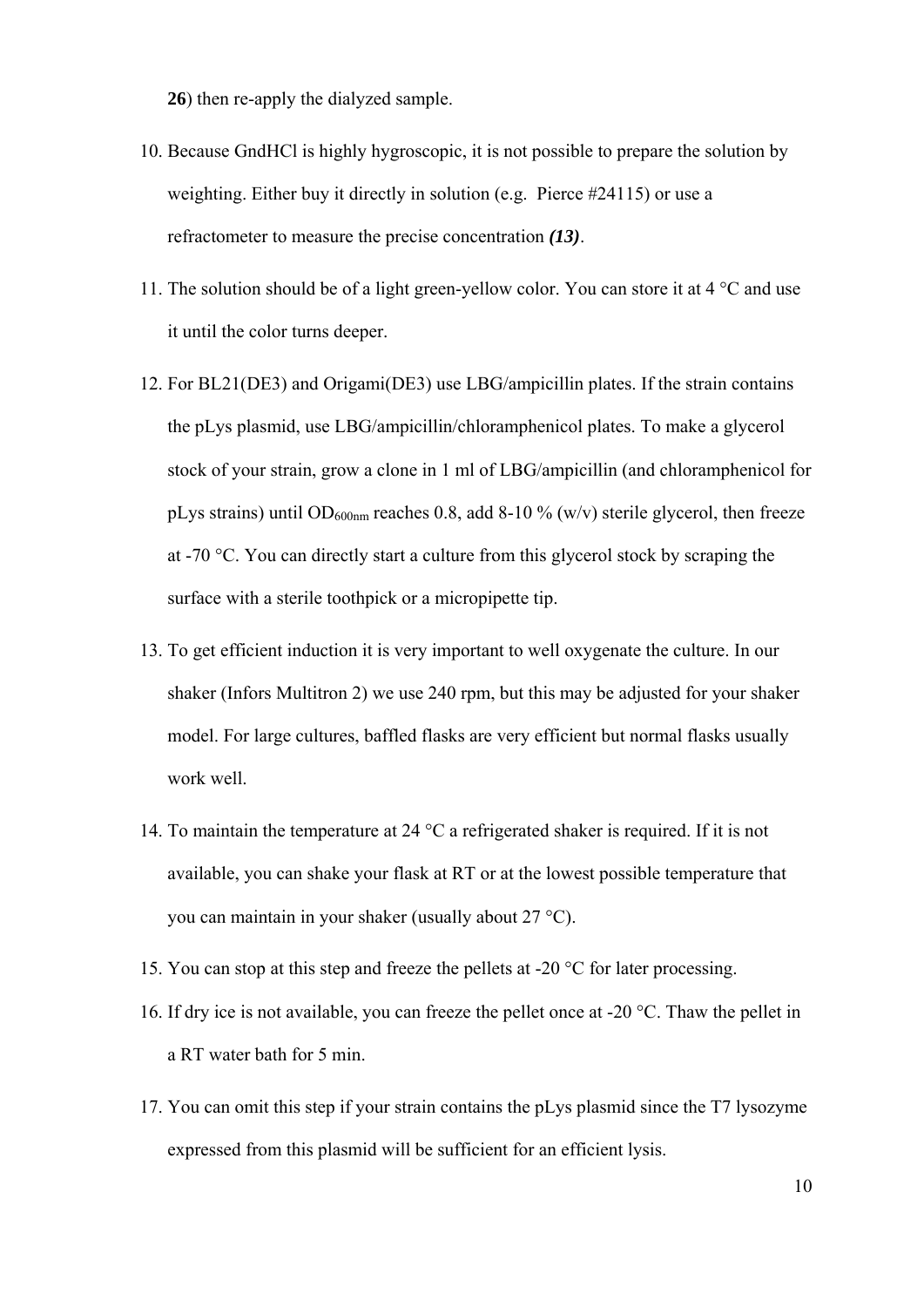- 18. It is also possible to keep the tube on ice but longer incubation time will be necessary. Alternatively, for large scale purifications, draw the lysate through a narrow-gauge syringe needle several times to reduce viscosity.
- 19. You can save the pellet for analysis of the insoluble fraction.
- 20. The analysis method used will depend on your scFv. The best is to use a method which is dependent on the activity of your scFv, e.g. ELISA. If your scFv is only tagged with the 6 His tag, you can use an anti-His monoclonal antibody (e.g. Sigma #A7058). If such a method is not available, just compare the soluble expression levels by Coomassie stained SDS-PAGE gel and Western blot. If possible, include as control the same scFv produced in the periplasm of *E. coli (4)*. If the results are comparable we usually prefer BL21(DE3), with or without pLys, since it is deficient in *lon* and *omp*T proteases and grows better than the *trx*B *gor ahp*C mutant strains.
- 21. The final  $DO<sub>600nm</sub>$  should be about 5.
- 22. Lysis of saturated cultures of *E. coli* is difficult. The protocol given here allows efficient lysis without any special equipment. If you have access to a French press, you can use it and omit steps 8-9. If you have a sonicator, you can replace step 10 (but still add the  $MgSO_4$  for the later purification steps) by a 1 min sonication at a moderate power on ice using short pulses: this will shear the DNA and allow a more complete lysis.
- 23. If the extract is still not clear after step 11, centrifuge a second time at 20,000 g for 30 min before the filtration. You can change the filter 2-3 times during filtration if the pressure is too high.
- 24. Alternatively you can use other protein determination method, e.g. Bradford Protein Assay.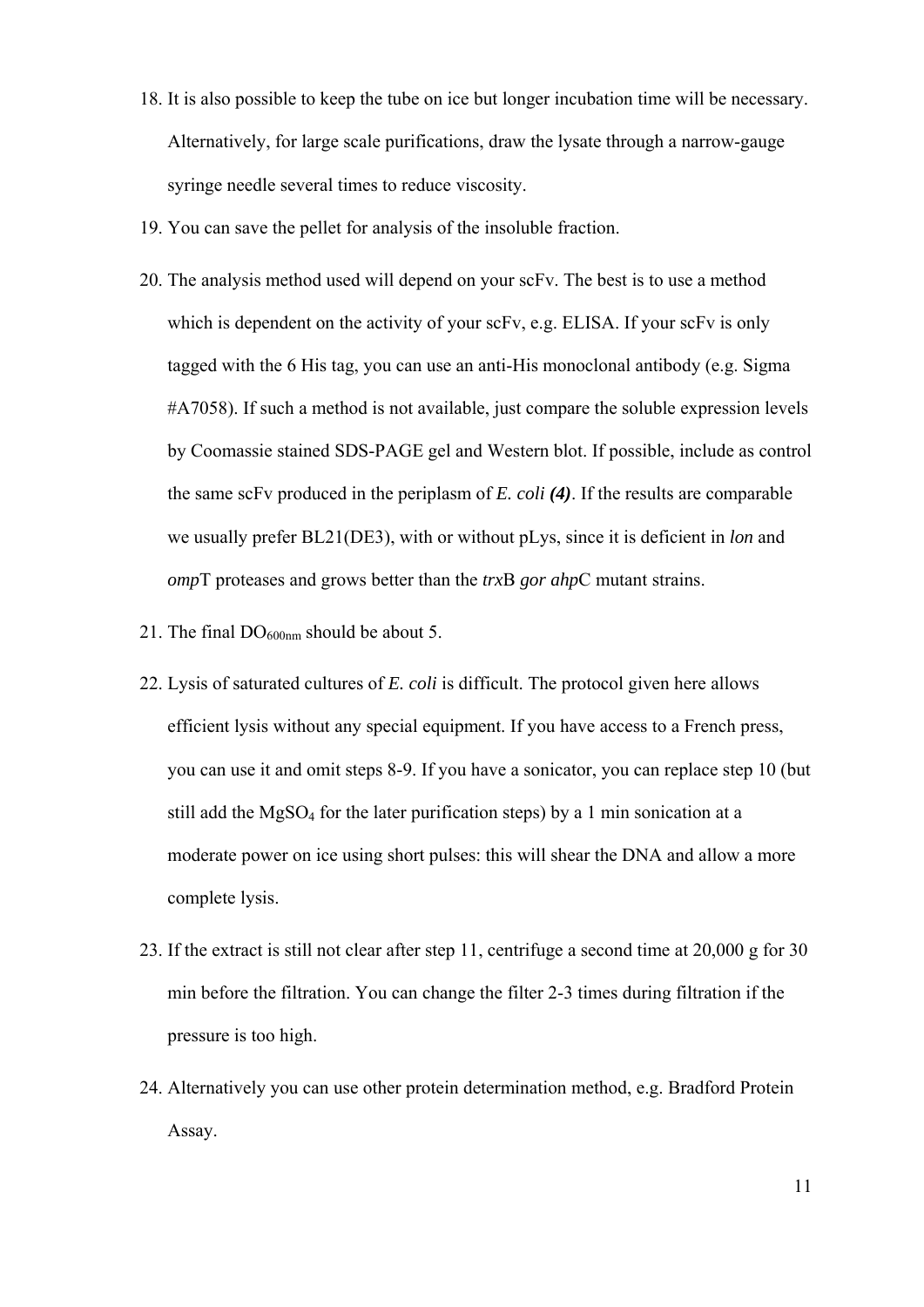- 25. A 1 mg/ml scFv solution has an absorbance of about 1.5 (*see* **Note 24**). Store aliquots at -20 or -80 °C, avoid freeze/thaw. It is better to store purified scFv at a concentration of at least 1 mg/ml. If it is not the case, you can concentrate your protein or add 10 mg/ml of purified BSA before freezing.
- 26. We use the same column at least 10 times using the following regeneration protocol: Wash successively with 5 ml H<sub>2</sub>O, 10 ml 6 M Guanidine Hydrochloride, 5 ml H<sub>2</sub>O, 10 ml 100 mM EDTA, 5 ml H<sub>2</sub>O, 5 ml 10 mg/ml NiSO<sub>4</sub>, 5 ml H<sub>2</sub>O. Equilibrate the column with 10 ml of EB for immediate use or 30% ethanol for storage at 4 °C.
- 27. Most of the scFv is expressed as reduced protein in the cell cytoplasm, even in *trx*B *gor ahp*C mutant strains. However, the protein will oxidize during extraction if the protein is correctly folded and the fraction of oxidized cysteine residues, as measured in this protocol, is thus a good indicator of native protein. It is however not always the case as, for instance, in the case of the scFvs based on the scFv13R4 framework that contain only one disulfide bond when purified from the cytoplasm *(10)*. Of course a precise determination of the active fraction using a functional test like ELISA or Surface Plasmon Resonance could be performed and would be more relevant.
- 28. Most protocols use 10-100 mM DTT. However, 1 mM is already a 100-fold molar excess over scFv and is easier to remove completely in step 4.
- 29. You can increase this incubation step up to ON at RT.
- 30. You can replace the spin column by a gravity column or dialysis for a few hours with two changes of a few hundred ml of DB. The advantage of the spin column is that it does not dilute the sample. If you change the dialysis conditions or use another brand of spin column you must check that DTT is fully removed by performing the experiment without protein and verifying that the A412nm obtained at step 6 is close to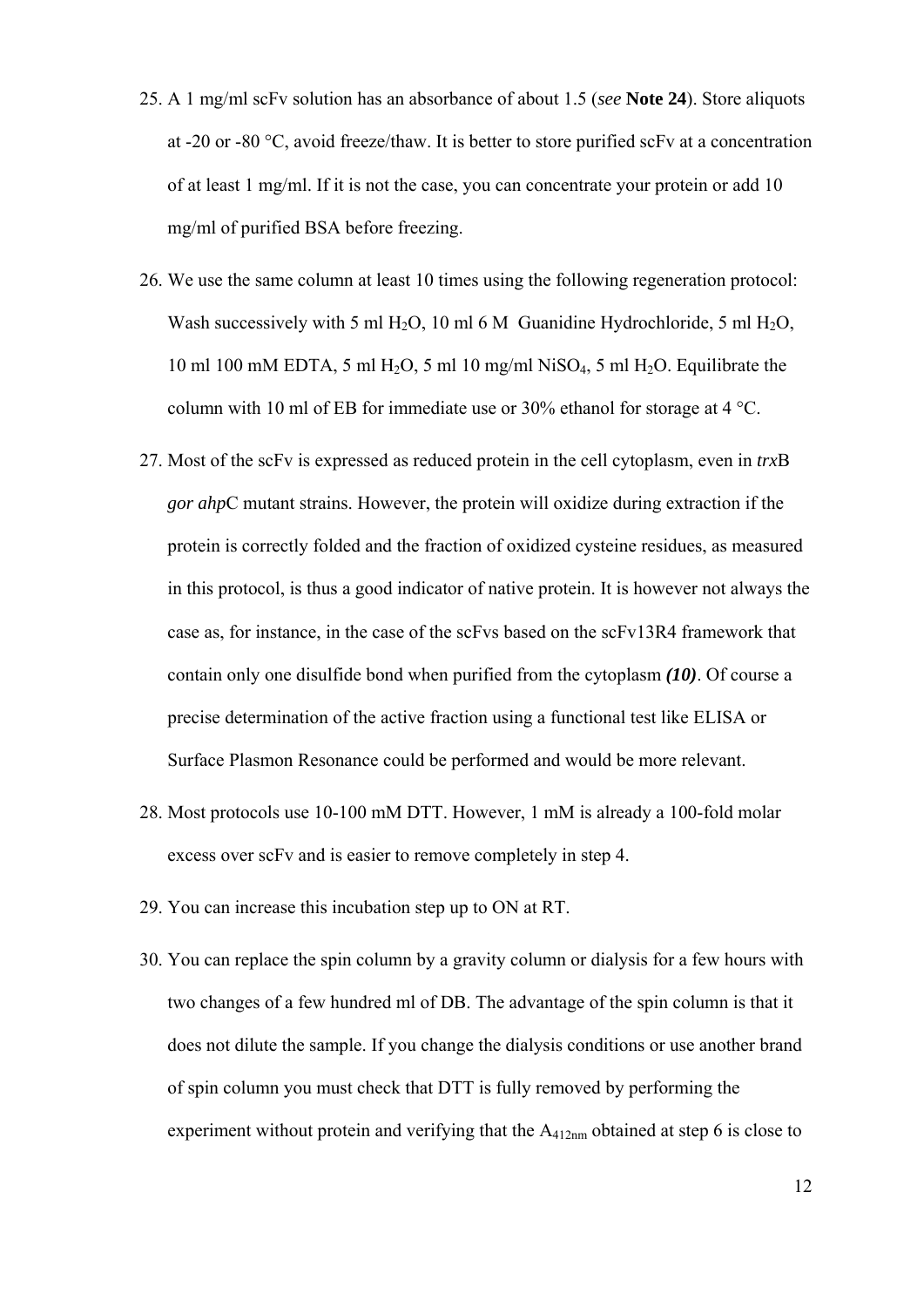zero. If you use dialysis or a gravity column, record the sample volume after desalting and add the dilution factor in the formula given in step 7.

31. If you don't have 100 μl cuvette, you can order disposable 100 μl plastic cuvettes, e.g. BRAND UV-Cuvette. You don't need UV-transparent cuvettes but it seems that small cuvettes only exist in quartz and UV-transparent plastic.

#### **References**

- 1. Mazor, Y., Van Blarcom, T., Mabry, R., Iverson, B. L. and Georgiou, G. (2007) Isolation of engineered, full-length antibodies from libraries expressed in Escherichia coli. *Nat. Biotechnol.* **25**, 563-565.
- 2. Worn, A. and Pluckthun, A. (1998) An intrinsically stable antibody scFv fragment can tolerate the loss of both disulfide bonds and fold correctly. *FEBS Lett.* **427**, 357-361.
- 3. Ritz, D. and Beckwith, J. (2001) Roles of thiol-redox pathways in bacteria. *Annu. Rev. Microbiol.* **55**, 21-48.
- 4. Kipriyanov, S. M. (2002) High-level periplasmic expression and purification of scFvs. *Methods Mol. Biol.* **178**, 333-341.
- 5. Martineau, P. and Betton, J. M. (1999) In vitro folding and thermodynamic stability of an antibody fragment selected in vivo for high expression levels in Escherichia coli cytoplasm. *J. Mol. Biol.* **292**, 921-929.
- 6. Philibert, P. and Martineau, P. (2004) Directed evolution of single-chain Fv for cytoplasmic expression using the beta-galactosidase complementation assay results in proteins highly susceptible to protease degradation and aggregation. *Microb. Cell Fact.* **3**, 16.